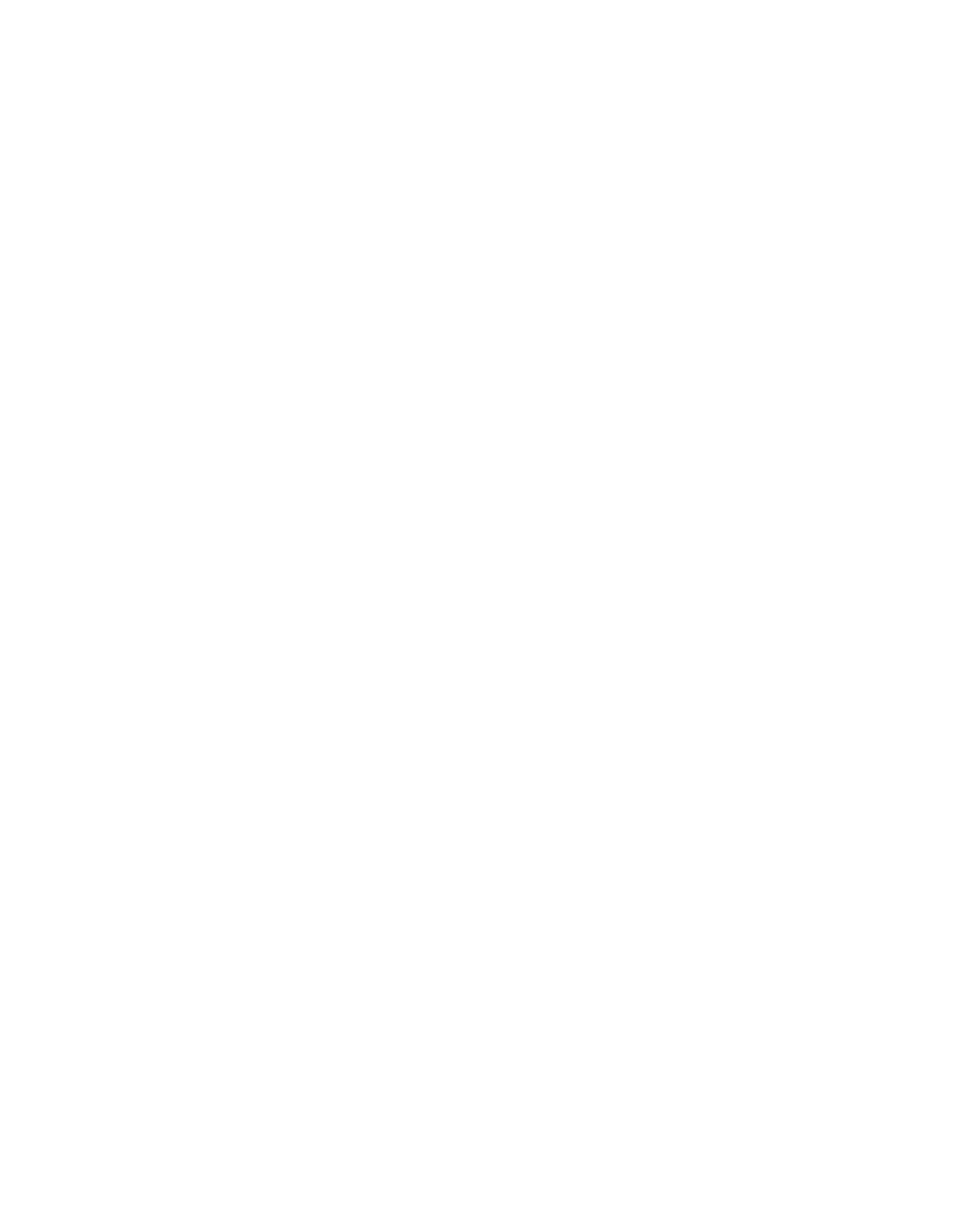# **ASEAN COMMUNITY VISION 2025**

- 1. We, the Heads of State/Government representing the peoples of the Member States of the Association of Southeast Asian Nations (hereinafter referred to as ASEAN), gather here today at the 27<sup>th</sup> ASEAN Summit in Kuala Lumpur, Malaysia, to celebrate the formal establishment of the ASEAN Community 2015 and to chart the ASEAN Community Vision 2025.
- 2. We recall the ASEAN vision of an integrated, peaceful and stable community with shared prosperity built upon the aspirations of and commitment to the Treaty of Amity and Cooperation in Southeast Asia, the ASEAN Vision 2020, the Declaration of ASEAN Concord II, the ASEAN Charter, the Roadmap for an ASEAN Community (2009-2015) and the Bali Declaration on ASEAN Community in a Global Community of Nations.
- 3. We are pleased that the positive progress made since 2009 in implementing the Roadmap for an ASEAN Community comprising the ASEAN Political-Security Community, ASEAN Economic Community and ASEAN Socio-Cultural Community Blueprints, as well as the Initiative for ASEAN Integration (IAI) Strategic Framework and the IAI Work Plan II (2009-2015) and the Master Plan on ASEAN Connectivity has led us to another important milestone in ASEAN development, namely, the formal establishment of the ASEAN Community 2015.
- 4. We resolve to consolidate our Community, building upon and deepening the integration process to realise a rules-based, people-oriented, people-centred ASEAN Community, where our peoples enjoy human rights and fundamental freedoms, higher quality of life and the benefits of community building, reinforcing our sense of togetherness and common identity, guided by the purposes and principles of the ASEAN Charter.
- 5. We envision a peaceful, stable and resilient Community with enhanced capacity to respond effectively to challenges, and ASEAN as an outward-looking region within a global community of nations, while maintaining ASEAN centrality. We also envision vibrant, sustainable and highly integrated economies, enhanced ASEAN Connectivity as well as strengthened efforts in narrowing the development gap, including through the IAI. We further envision ASEAN empowered with capabilities, to seize opportunities and address challenges in the coming decade.
- 6. We underline the complementarity of the United Nations 2030 Agenda for Sustainable Development with ASEAN community building efforts to uplift the standards of living of our peoples.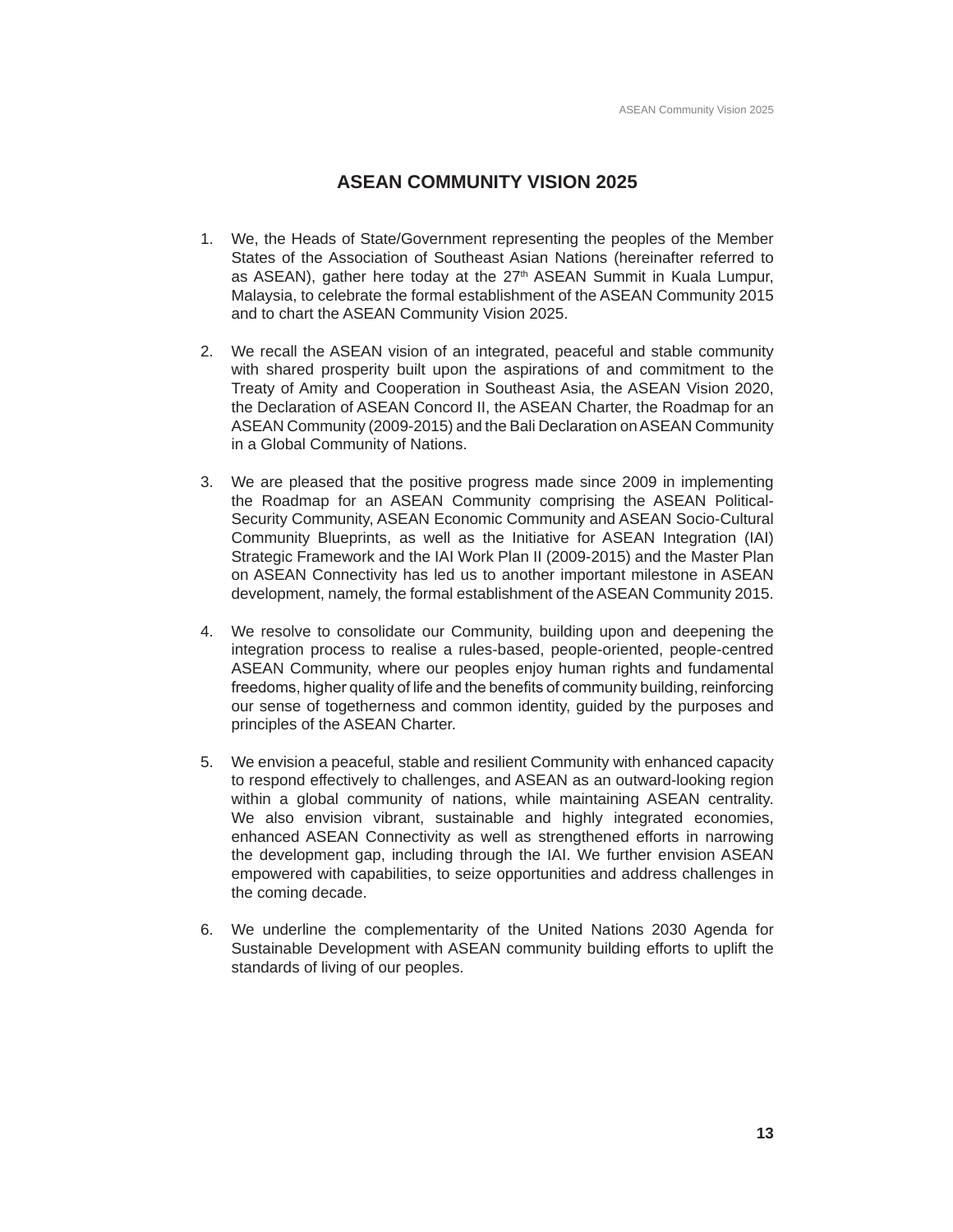### **ASEAN Political-Security Community**

- 7. Our ASEAN Political-Security Community by 2025 shall be a united, inclusive and resilient community. Our peoples shall live in a safe, harmonious and secure environment, embrace the values of tolerance and moderation as well as uphold ASEAN fundamental principles, shared values and norms. ASEAN shall remain cohesive, responsive and relevant in addressing challenges to regional peace and security as well as play a central role in shaping the evolving regional architecture, while deepening our engagement with external parties and contributing collectively to global peace, security and stability.
- 8. We, therefore, undertake to realise:
	- 8.1. A rules-based community that fully adheres to ASEAN fundamental principles, shared values and norms as well as principles of international law governing the peaceful conduct of relations among states;
	- 8.2. An inclusive and responsive community that ensures our peoples enjoy human rights and fundamental freedoms as well as thrive in a just, democratic, harmonious and gender-sensitive environment in accordance with the principles of democracy, good governance and the rule of law;
	- 8.3. A community that embraces tolerance and moderation, fully respects the different religions, cultures and languages of our peoples, upholds common values in the spirit of unity in diversity as well as addresses the threat of violent extremism in all its forms and manifestations;
	- 8.4. A community that adopts a comprehensive approach to security which enhances our capacity to address effectively and in a timely manner existing and emerging challenges, including non-traditional security issues, particularly transnational crimes and transboundary challenges;
	- 8.5. A region that resolves differences and disputes by peaceful means, including refraining from the threat or use of force and adopting peaceful dispute settlement mechanisms while strengthening confidence-building measures, promoting preventive diplomacy activities and conflict resolution initiatives;
	- 8.6. A region that remains free of nuclear weapons and other weapons of mass destruction, as well as contributes to global efforts on disarmament, non-proliferation and peaceful uses of nuclear energy;
	- 8.7. A community that enhances maritime security and maritime cooperation for peace and stability in the region and beyond, through ASEAN and ASEAN-led mechanisms and adopts internationally-accepted maritime conventions and principles;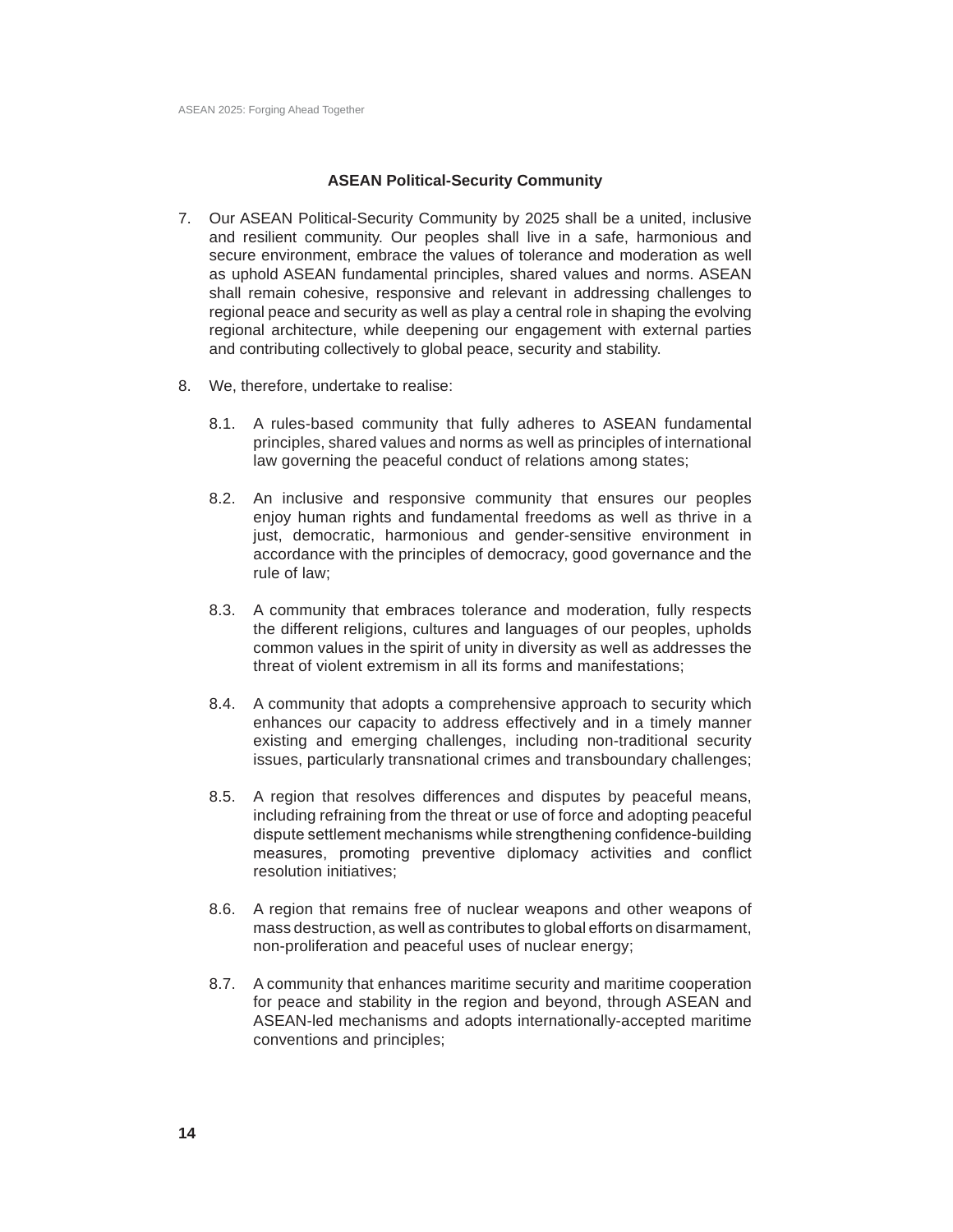- 8.8. A community that strengthens our unity, cohesiveness and ASEAN centrality as well as remains the primary driving force in shaping the evolving regional architecture that is built upon ASEAN-led mechanisms; and
- 8.9. A community, in the interest of developing friendly and mutually beneficial relations, that deepens cooperation with Dialogue Partners, strengthens engagement with other external parties, reaches out to potential partners, as well as responds collectively and constructively to global developments and issues of common concern.

## **ASEAN Economic Community**

- 9. Our ASEAN Economic Community by 2025 shall be highly integrated and cohesive; competitive, innovative and dynamic; with enhanced connectivity and sectoral cooperation; and a more resilient, inclusive, and people-oriented, people-centred community, integrated with the global economy.
- 10. We, therefore, undertake to achieve:
	- 10.1. A highly integrated and cohesive regional economy that supports sustained high economic growth by increasing trade, investment, and job creation; improving regional capacity to respond to global challenges and mega trends; advancing a single market agenda through enhanced commitments in trade in goods, and through an effective resolution of non-tariff barriers; deeper integration in trade in services; and a more seamless movement of investment, skilled labour, business persons, and capital;
	- 10.2. A competitive, innovative and dynamic community which fosters robust productivity growth including through the creation and practical application of knowledge, supportive policies towards innovation, science-based approach to green technology and development, and by embracing the evolving digital technology; promotion of good governance, transparency and responsive regulations; effective dispute resolution; and a view towards enhanced participation in global value chains;
	- 10.3. Enhanced connectivity and sectoral cooperation with improvements in regional frameworks, including strategic sectoral policies vital to the effective operationalisation of the economic community;
	- 10.4. A resilient, inclusive, people-oriented and people-centred community that engenders equitable development and inclusive growth; a community with enhanced micro, small and medium enterprise development policies and cooperation to narrow the development gaps; and a community with effective business and stakeholder engagement, subregional development cooperation and projects, and greater economic opportunities that support poverty eradication; and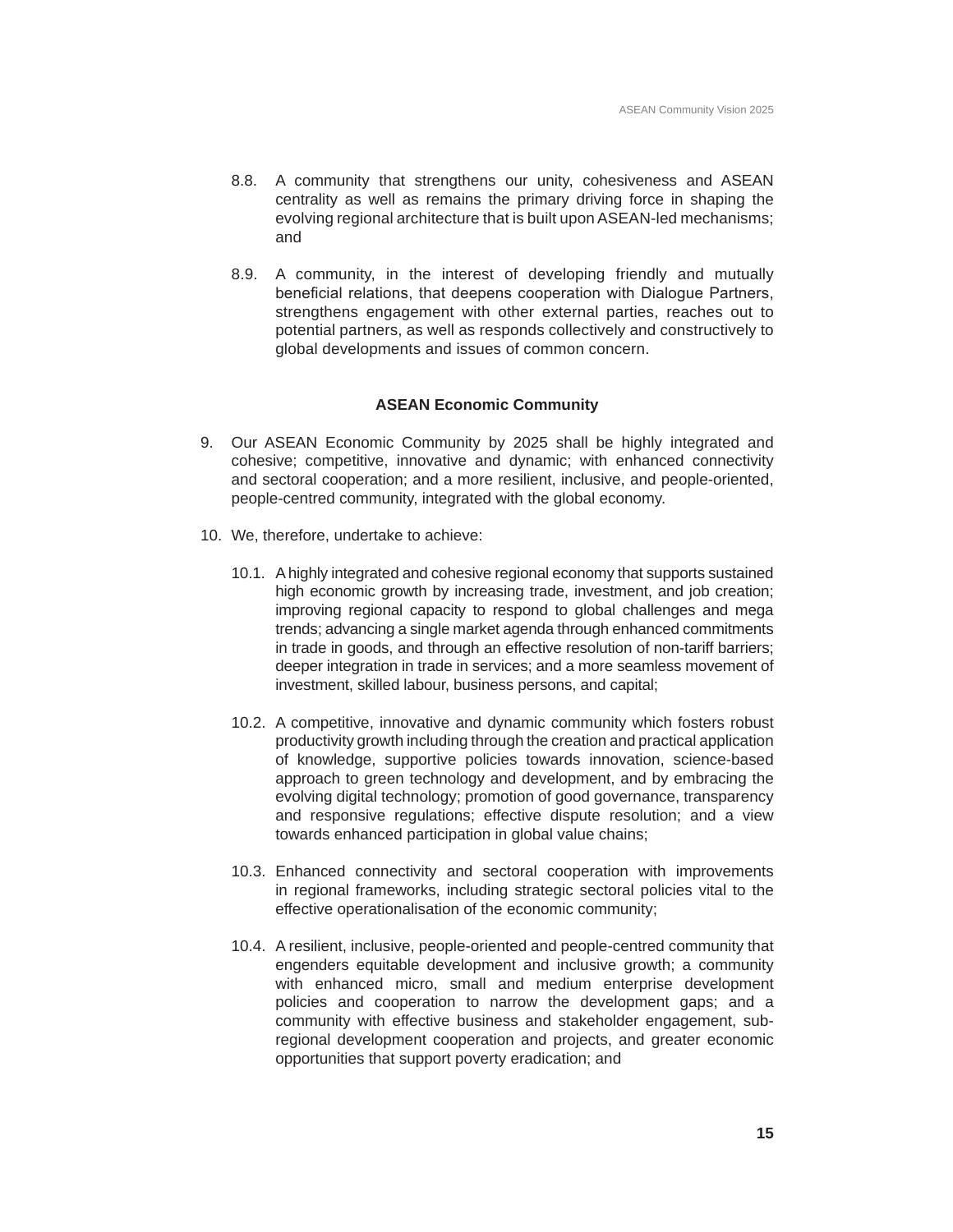10.5. A global ASEAN that fosters a more systematic and coherent approach towards its external economic relations; a central and foremost facilitator and driver of regional economic integration in East Asia; and a united ASEAN with an enhanced role and voice in global economic fora in addressing international economic issues.

### **ASEAN Socio-Cultural Community**

- 11. Our ASEAN Socio-Cultural Community by 2025 shall be one that engages and benefits the peoples, and is inclusive, sustainable, resilient, and dynamic.
- 12. We, therefore, undertake to realise:
	- 12.1. A committed, participative and socially-responsible community through an accountable and inclusive mechanism for the benefit of our peoples, upheld by the principles of good governance;
	- 12.2. An inclusive community that promotes high quality of life, equitable access to opportunities for all and promotes and protects human rights of women, children, youth, the elderly/older persons, persons with disabilities, migrant workers, and vulnerable and marginalised groups;
	- 12.3. A sustainable community that promotes social development and environmental protection through effective mechanisms to meet the current and future needs of our peoples;
	- 12.4. A resilient community with enhanced capacity and capability to adapt and respond to social and economic vulnerabilities, disasters, climate change as well as emerging threats and challenges; and
	- 12.5. A dynamic and harmonious community that is aware and proud of its identity, culture, and heritage with the strengthened ability to innovate and proactively contribute to the global community.

### **Moving Forward**

- 13. In order to achieve our ASEAN Community Vision 2025, we shall realise a community with enhanced institutional capacity through improved ASEAN work processes and coordination, increased effectiveness and efficiency in the work of ASEAN Organs and Bodies, including a strengthened ASEAN Secretariat. We shall also realise a community with increased ASEAN institutional presence at the national, regional and international levels.
- 14. We, therefore, task the ASEAN Community Councils to fully and effectively implement the commitment contained in the *ASEAN 2025: Forging Ahead Together* and to submit their reports to the ASEAN Summit, in accordance with the established procedure.